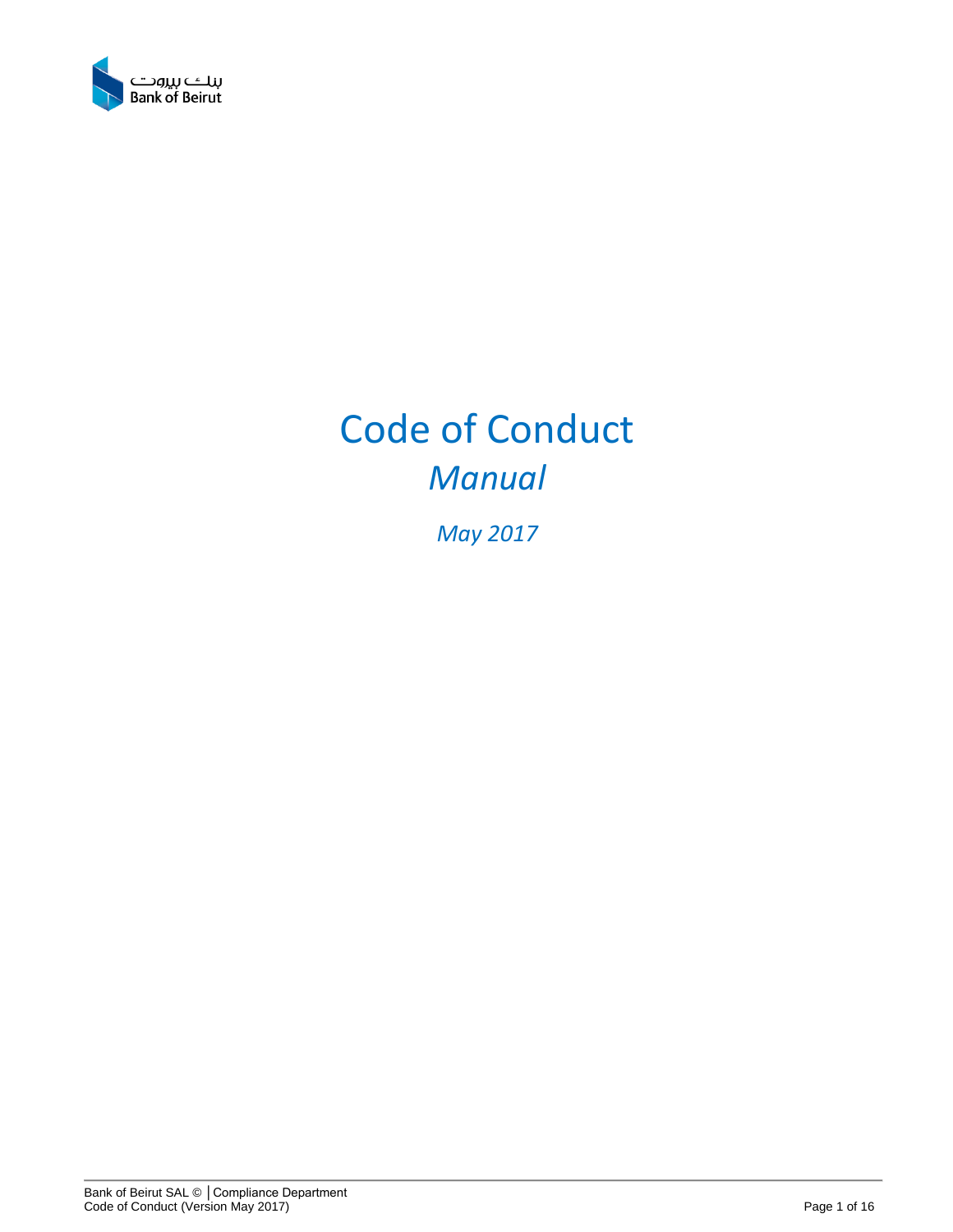

# <span id="page-1-0"></span>**Table of Contents**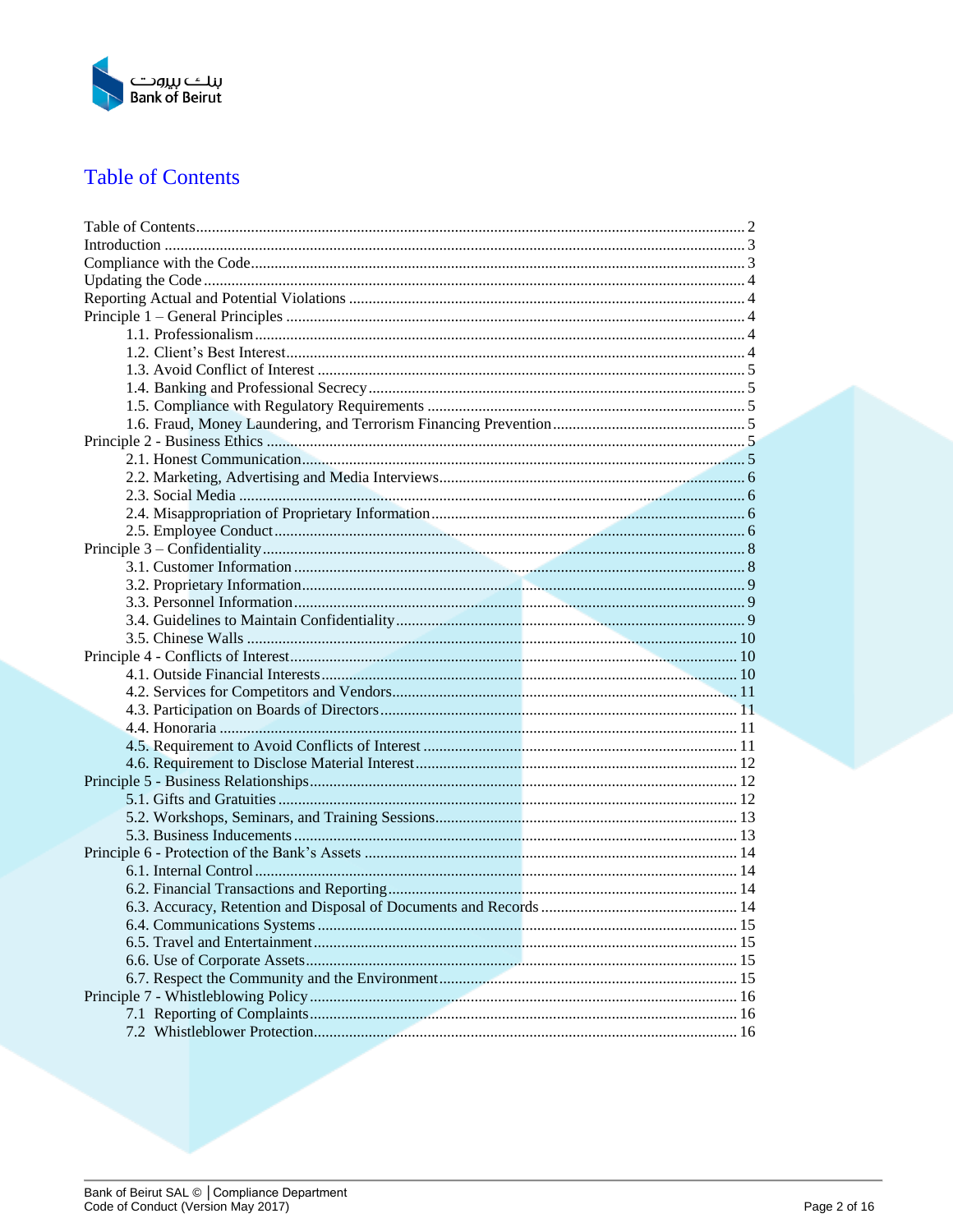

# <span id="page-2-0"></span>**Introduction**

One of the core values of Bank of Beirut (BoB) is that we conduct our business consistent with all applicable laws and regulations, and are honest in our dealings with stakeholders (customers, employees, shareholders, partners, suppliers), and competitors.

Consistent with these values, the objective of promulgating this Code of Conduct (Code) is to maintain and further promote ethical conduct, and compliance with applicable laws and regulations, policies and procedures, in accordance with the highest standards of professional integrity.

This Code has been adopted by BoB to set forth the general principles and standards to which its management, officers, and employees are expected to adhere. The purpose of the Code is to articulate the ethical framework within which BoB operates and to place employees on notice that they will be held responsible for abiding by the articulated standards, including applicable laws. They are also expected to conduct themselves in order to protect and promote organization-wide integrity and to enhance the Bank's ability to achieve its mission.

# <span id="page-2-1"></span>**Compliance with the Code**

The Code is to be distributed to all the BoB officers, management and employees, who shall sign an acknowledgement that they have received, read and understood all of the standards contained herein.

This code is the framework for the Bank's Compliance Program and the written policies and procedures that are maintained by each operational department.

Each BoB manager and supervisor is responsible for ensuring that all employees under their supervision understand the standards of conduct contained herein and comply with them, as well as with all jobspecific policies and procedures. As used herein, "Bank of Beirut personnel" includes all BoB officers, directors, and employees.

Also, managers have a responsibility to lead by example. Managers must be positive role models to inspire others to follow Code and to conduct business according to the highest standards of ethics and professional behavior.

BoB expects all personnel to act in full compliance with the principles set forth in this Code and in a manner consistent with the highest ethical standards. Failure to observe these principles may result in disciplinary action, up to and including termination of employment. Furthermore, violation of this Code may also be violation of the law and may result in civil or criminal penalties for any staff, supervisor, manager, and/or as a result to the Bank.

The personnel conduct and behavior, whether during work or outside it, and the impact of such conduct onto the Bank's reputation, interests, employees and clients, is one of the basic criteria that the management takes into consideration in the promotion process, or in determining those deserving benefits and remunerations, or upon imposing penalties.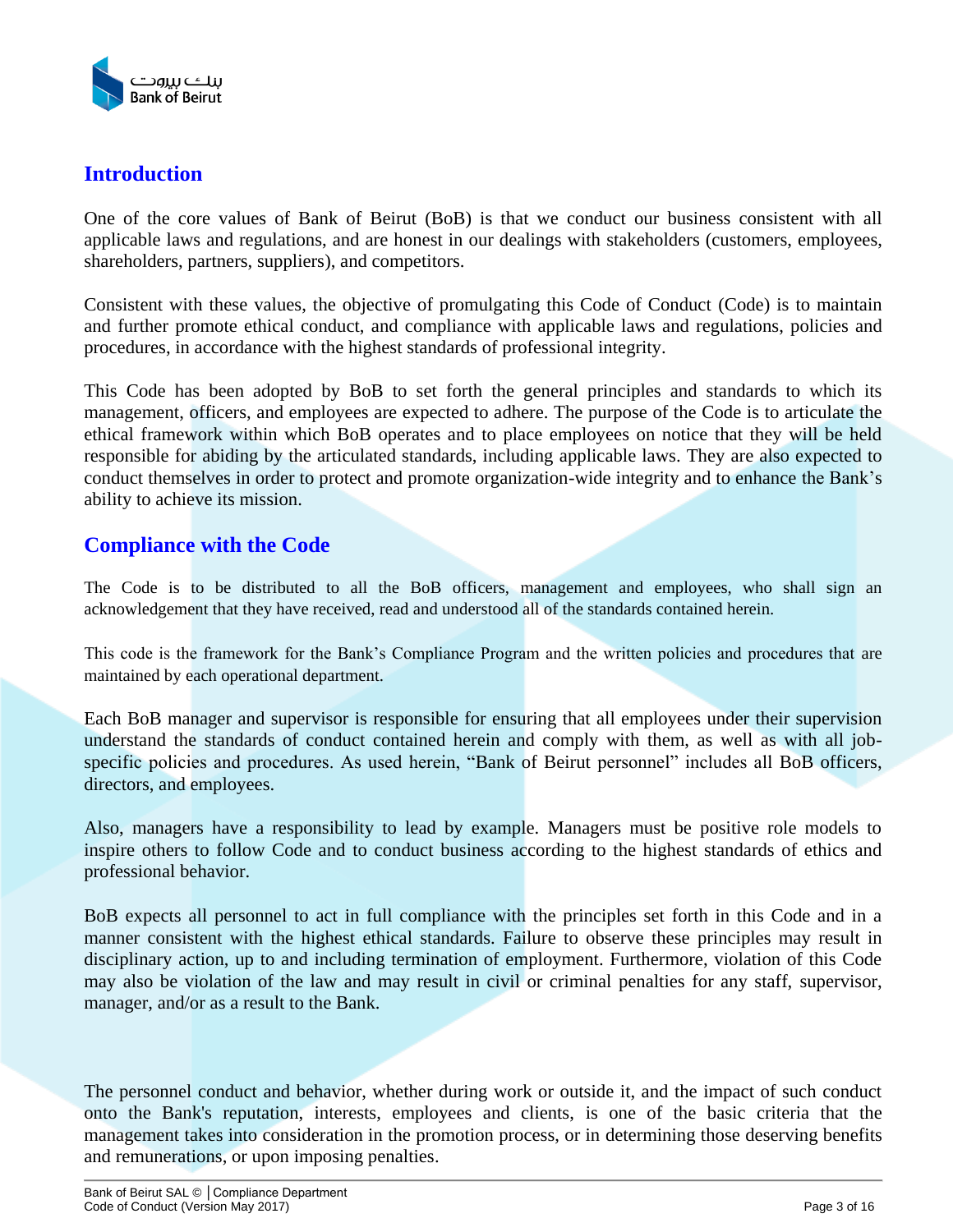

# <span id="page-3-0"></span>**Updating the Code**

This Code is only a summary of the main rules, principles, and regulations that apply to BoB activities. Questions about anything in this Code should be referred to the Compliance Department or to the Human Resources Department.

The Code will be updated from time to time. New addition/amendments will be communicated to all staff either through internal memos, e-mails, intranet, or any other mean. It is the responsibility of all staff members to be aware of the current rules and procedures applicable to their business units.

# <span id="page-3-1"></span>**Reporting Actual and Potential Violations**

All BoB personnel are required to report fraud or attempted fraud, possible violation of a law, regulation or any policy and procedure, and most importantly any unusual transaction that does not match the customer's profile. It also applies if you are being asked to do something that is improper or illegal.

If you raise an ethical issue or violation to your supervisor and you do not believe the issue has been addressed, you should raise it directly to the Internal Audit and Compliance Department or to the Human Resources Department.

BoB management strongly encourages personnel to report, in good faith, possible ethical issues, violations of rules, laws and regulations, and prohibits any retaliatory action against any individual for raising legitimate concerns or questions regarding ethical matters or for reporting actual or suspected violations.

# <span id="page-3-2"></span>**Principle 1 – General Principles**

# <span id="page-3-3"></span>**1.1. Professionalism**

Staff members are expected to act in a professional, diligent and loyal manner towards other members of their team as well as towards the Bank and its clients, in accordance with laws and regulations in force. All staffs are entitled to a safe working environment that is inclusive and free from discrimination, bullying and harassment.

## <span id="page-3-4"></span>**1.2. Client's Best Interest**

Staff members should give priority to serving the interests of BoB clients, without giving unfair preference to any individual or group of individuals. They must ensure that BoB clients are adequately informed of, and understand, the risks they may incur by entering into proposed transactions especially if they do not have extensive experience in dealing with such transactions. The product should also be suitable for, and meet the specific requirements of each customer.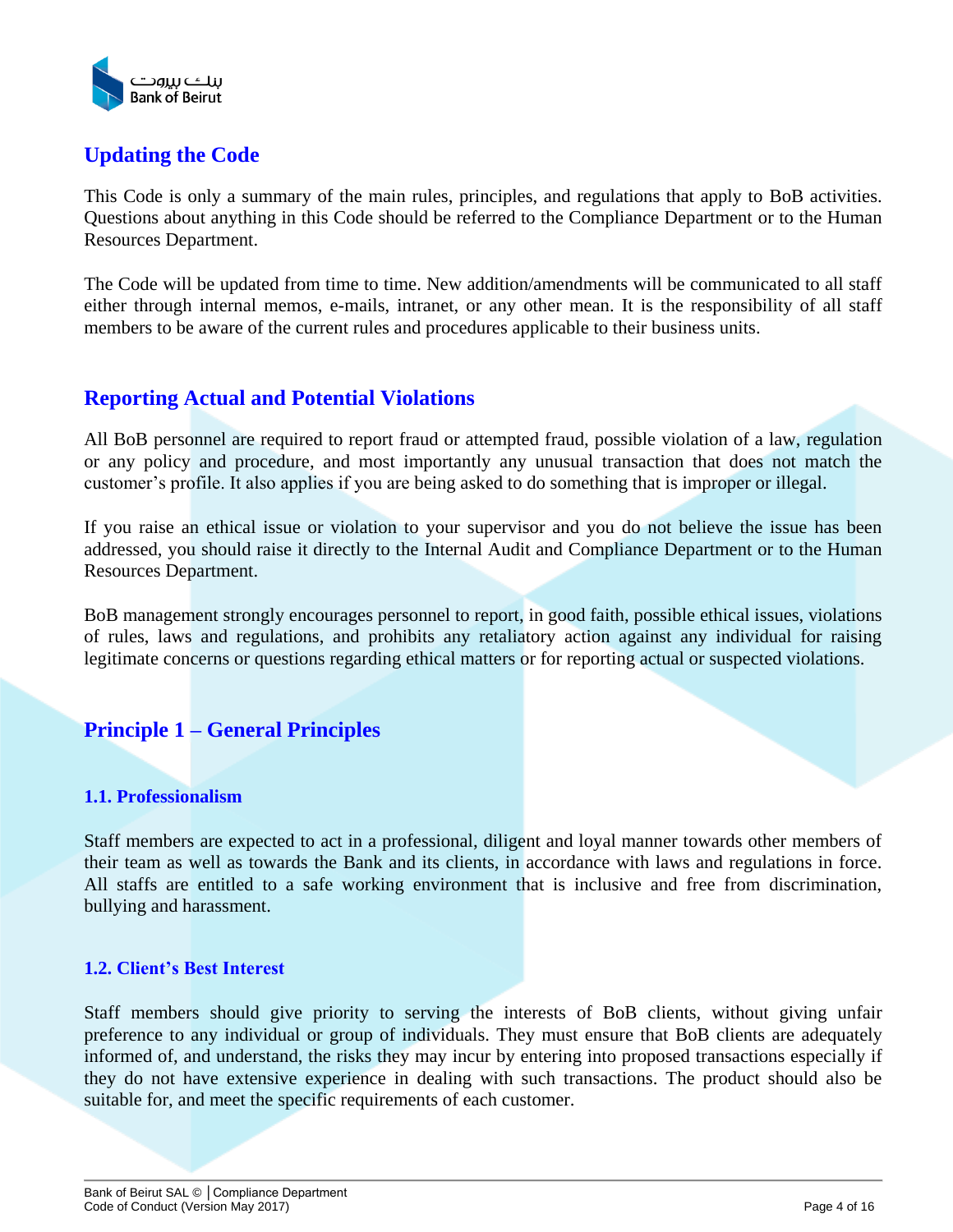

<span id="page-4-0"></span>Staff should avoid situations generating conflicts of interest in which the Bank or one of its staff members could be suspected of not acting in an entirely independent manner. Conflicts of interest must be resolved fairly and with the utmost neutrality so as never to place clients at a disadvantage position. Staff should take care not to generate conflicts of interest between their professional and their outside activities. Also, staffs are not allowed to exercise any outside activity prior to obtaining management authorization.

# <span id="page-4-1"></span>**1.4. Banking and Professional Secrecy**

Staff should comply with the principle of banking and professional secrecy and respect the obligation of discretion in order to protect business confidentiality and abide by applicable laws and regulations. The circulation of confidential information should be limited to staff members on a need-to-know basis.

## <span id="page-4-2"></span>**1.5. Compliance with Regulatory Requirements**

To meet legal and compliance obligations, staff should scrupulously comply with the letter and spirit of the rules and regulations of the markets in which they operate and refrain from conducting any transaction that may violate laws and regulations. The Bank will strive to ensure that all activity by or on behalf the Bank is in compliance with all applicable laws and regulations in the jurisdictions where BoB has physical presence, as well as in any other jurisdiction that might be affected.

## <span id="page-4-3"></span>**1.6.Fraud, Money Laundering, and Terrorism Financing Prevention**

Staff members should act to prevent corruption, fraud, money laundering, and financing of terrorism. Client relations should be based on an in-depth understanding of a client's background starting with full identification, and awareness of its activities. Employees must comply with relevant laws and regulations, and with the bank's AML/CFT Compliance policy.

Those who suspect money laundering, or who are faced with questionable or irregular activities, must report their suspicions immediately to the Compliance Department.

# <span id="page-4-4"></span>**Principle 2 - Business Ethics**

**In furtherance of BoB commitment to the highest standards of business ethics and integrity, employees will accurately and honestly represent the Bank and will not engage in any activity or scheme intended to defraud anyone of money, property, or honest services.**

The Standards set forth below are designed to provide guidance to ensure that the Bank business activities reflect the high standards of business ethics and integrity.

# <span id="page-4-5"></span>**2.1. Honest Communication**

BoB requires candor and honesty from individuals in the performance of their responsibilities and in all communications. The Bank will strive to provide timely and accurate information to customers. No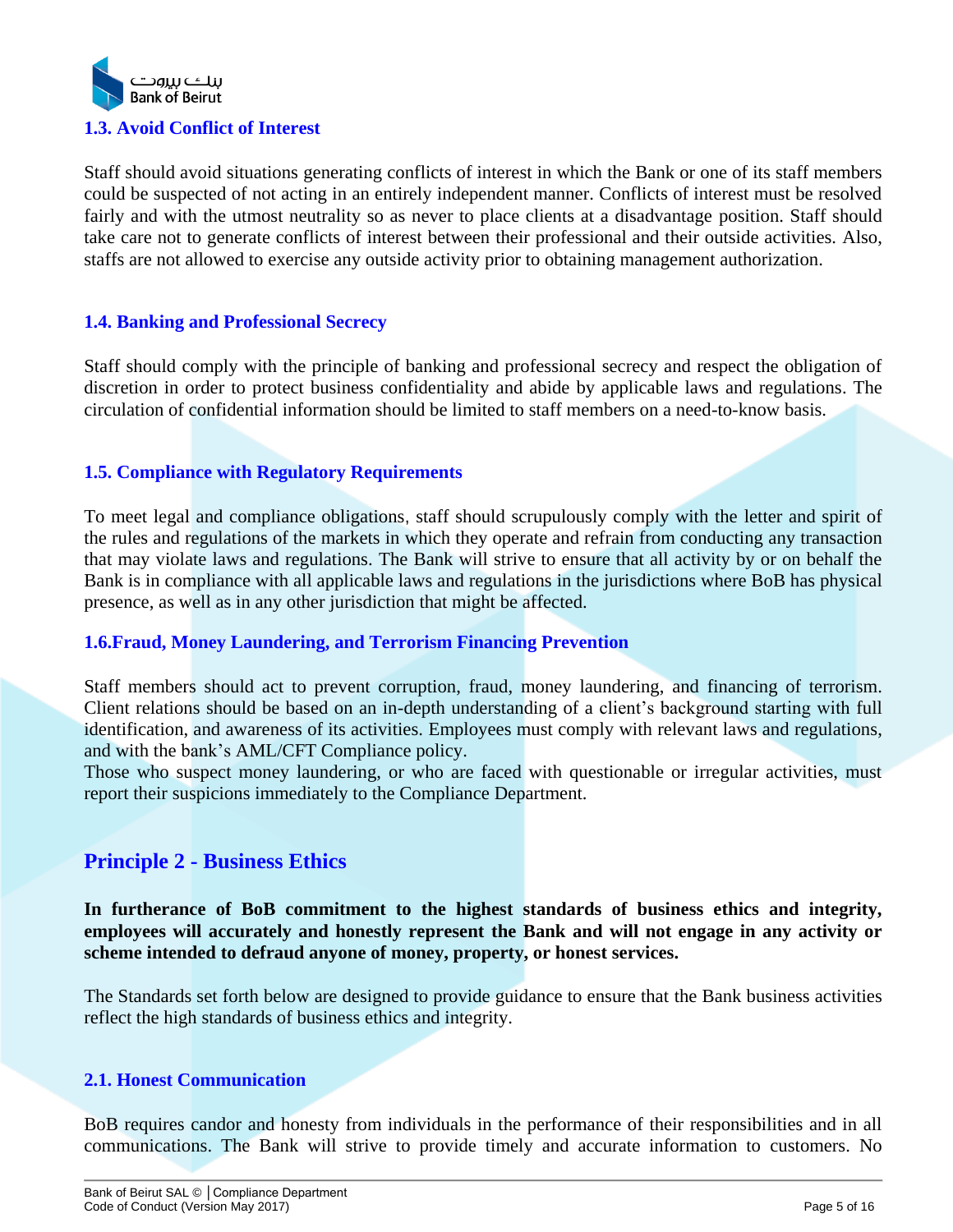

employee shall make false or misleading statements to any customer, person or entity doing business with the Bank about other customers, persons or entities doing business or competing with the Bank, or about the products or services of the Bank or its competitors.

# <span id="page-5-0"></span>**2.2. Marketing, Advertising and Media Interviews**

The Bank will use marketing and advertising to educate its customers and prospective customers about its services and to encourage business growth and development. We will present to the best of our ability and knowledge truthful, informative and accurate information in all advertising and marketing and, where necessary, submit advertising and marketing materials for regulatory review.

Employees must get approval from senior management before publishing any material e.g. articles, making speeches, giving interviews or making public appearances connected to the Bank or its business interests or employee's position with the Bank.

# <span id="page-5-1"></span>**2.3. Social Media**

When using social media, whether for personal or permitted business reasons and whether during or outside of work, staff must follow the general principles below:

- Never act as an unauthorized spokesperson for Bank of Beirut;
- Never discuss or disclose any confidential financial information or other non-public proprietary company information or any confidential information regarding the bank's clients, shareholders, vendors, suppliers or business partners.

## <span id="page-5-2"></span>**2.4. Misappropriation of Proprietary Information**

BoB personnel shall not misappropriate confidential or proprietary information belonging to another person or entity, nor utilize any publication, electronic data, document, computer program, information, or product in violation of the Bank's or a third party's interest in such product. All BoB personnel should ensure that they do not improperly copy for their own use documents or computer programs in violation of applicable copyright laws or licensing agreements. BoB personnel shall not utilize confidential business information obtained from competitors, including customer lists, interest rates, contracts, or other information likely to provide an unfair competitive advantage to BoB. It is not acceptable for the BoB personnel to obtain confidential information about a competitor by unlawful means or when doing so would violate a contractual obligation.

## <span id="page-5-3"></span>**2.5. Employee Conduct**

#### Gambling and Lotteries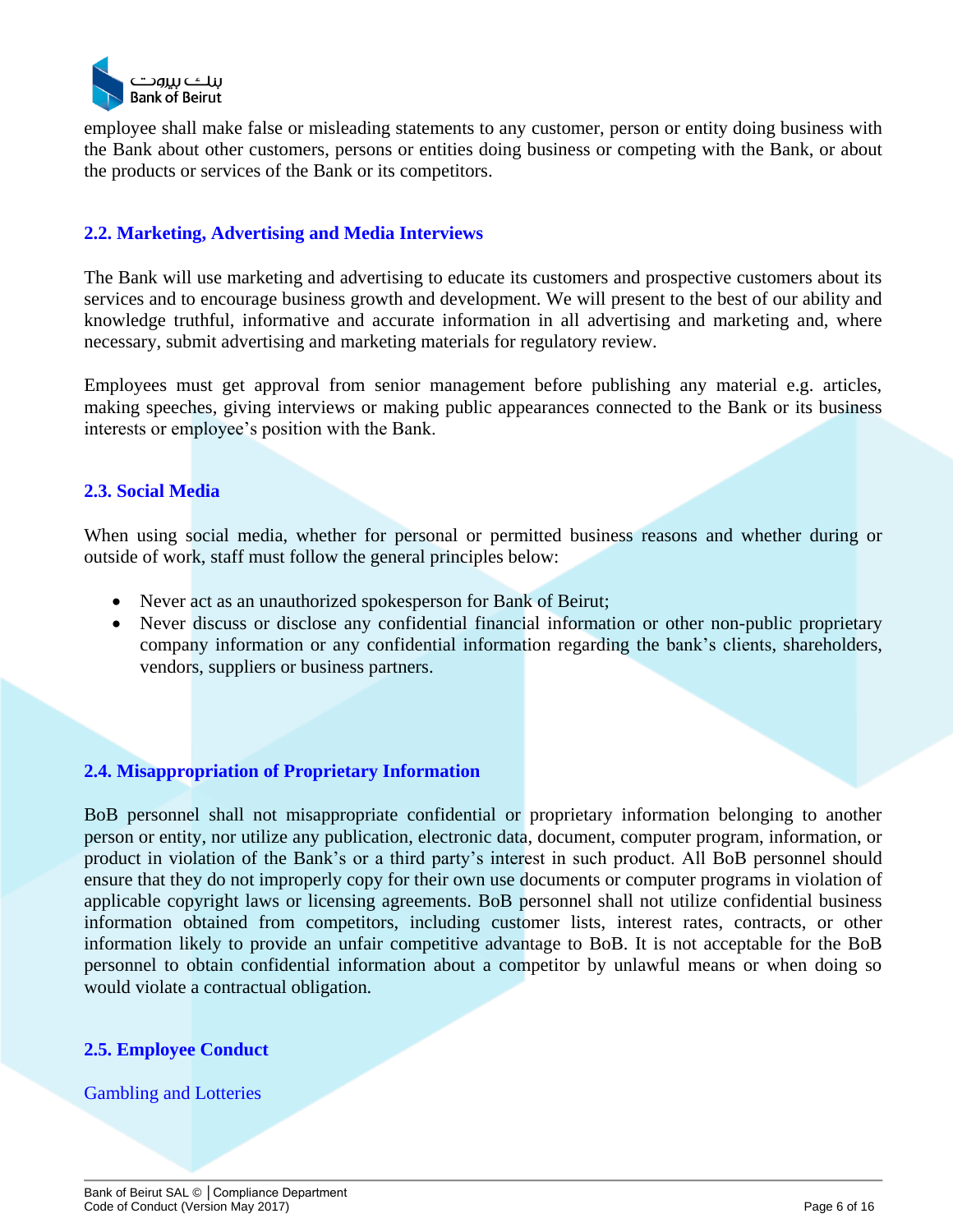

Gambling activities for money or anything of value are absolutely prohibited. In addition, recurring attendance to un-respectful clubs is discouraged. An employee shall not participate in any excessive lottery activity.

## Alcoholic Beverages

The Bank prohibits the sale or consumption of alcoholic beverages by anyone on the Bank's premises. The Bank prohibits an employee from reporting to work or performing job duties if, as a result of consuming alcoholic beverages, the employee is under the influence of alcohol.

## Illegal Drugs

An employee shall not possess, use, sell, distribute any drug or any unauthorized substance.

## Firearms/Hazardous Materials

The possession or use of firearms or other lethal weapons, explosives or hazardous materials by an employee on Bank premises is prohibited. This restriction does not apply to items that are owned by the Bank for security reasons and used by a Bank authorized employee in the conduct of Bank business.

## Bribes and Kickbacks

Directors, officers and employees should not give, solicit or receive bribes or kickbacks.

## Insider Trading

Directors, officers and employees should not be engaged in or support insider trading activities. The misuse of inside information undermines the financial system and unfairly disadvantages others in the market.

## Illegal Activity

Officers or employees engaged in activities found to be in conflict with and against laws, regulations, or guidelines will be subject to termination of employment. Examples of illegal activity include, but are not limited to:

- 1. Embezzlement
- 2. Frauds such as forgery, counterfeiting, and check kiting
- 3. Unauthorized use of funds, revenues and fees
- 4. Abuse of expense, asset, and liability accounts
- 5. Attempting to cover up defective work without reporting mistakes to your Manager or Supervisor.
- 6. Fighting or engaging in any form of harassment, including sexual harassment
- 7. Bribery and Corruption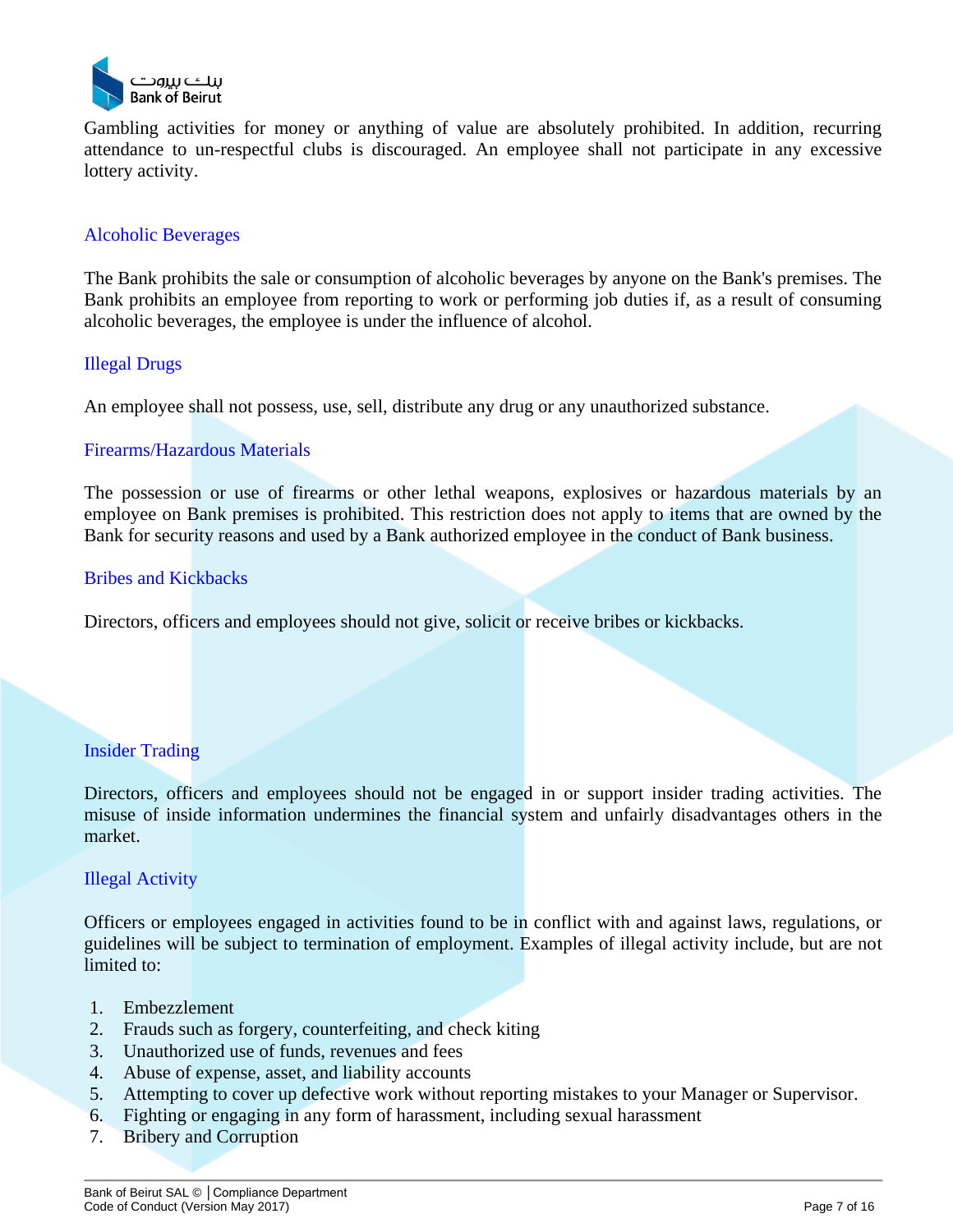

In addition, any director, officer, or employee who is charged with, or is entering into a pretrial diversion or similar program for any crime involving breach of trust, dishonesty, money laundering, a drug-related offense, a crime of violence, or a felony must immediately notify the Head of Human Resources with a copy to the Head of Compliance.

## Political Activities

No corporate funds are to be used for political contributions. Any officer, employee or director participating in political activities does so as an individual and not as a representative of the Bank. To avoid any possible conclusion of corporate or affiliate Bank sponsorship or endorsement, the corporate name or address should not be used in mailed material, fund collection, nor be identified in any advertisement or literature, unless specifically approved in advance and in writing by the Chairman – General Manager.

Also, the Bank's premises should not be used to support any political party, neither by discussion of political matters which may create a conflict between employees themselves or between employees and customers, nor by displaying political materials favoring political parties.

# <span id="page-7-0"></span>**Principle 3 – Confidentiality**

**BoB shall strive to maintain the confidentiality of customer information, proprietary information, and other confidential information in accordance with applicable legal and ethical standards.**

BoB personnel are in possession of and have access to a broad variety of confidential, sensitive, and proprietary information, the inappropriate release of which could be injurious to the Bank's customers and to the Bank itself. BoB has an obligation to actively protect and safeguard confidential, sensitive, and proprietary information in a manner designed to prevent the unauthorized disclosure of information.

Customer information and proprietary information is considered as "non-public" and should never be accessed for other than business reasons. Employees must protect the confidentiality of "non-public" information they obtain in connection with their employment while working with BoB, and after they cease their employment with the Bank.

## <span id="page-7-1"></span>**3.1. Customer Information**

BoB is entrusted with important information about its customers. This information is vital to our ability to provide quality products and services. It includes personal data, information about a client's plans (merger, increase of capital, etc.), and any other information that could be deemed material to our clients.

It is our responsibility to safeguard any information shared by our customers with us, in accordance with the strict standards of security and confidentiality. Employees shall refrain from revealing any personal or confidential information concerning customers unless permitted by law or authorized by customer. If questions arise regarding an obligation to maintain the confidentiality of information or the appropriateness of releasing information, employees should refer to the Compliance Department or seek guidance from management/Legal Department.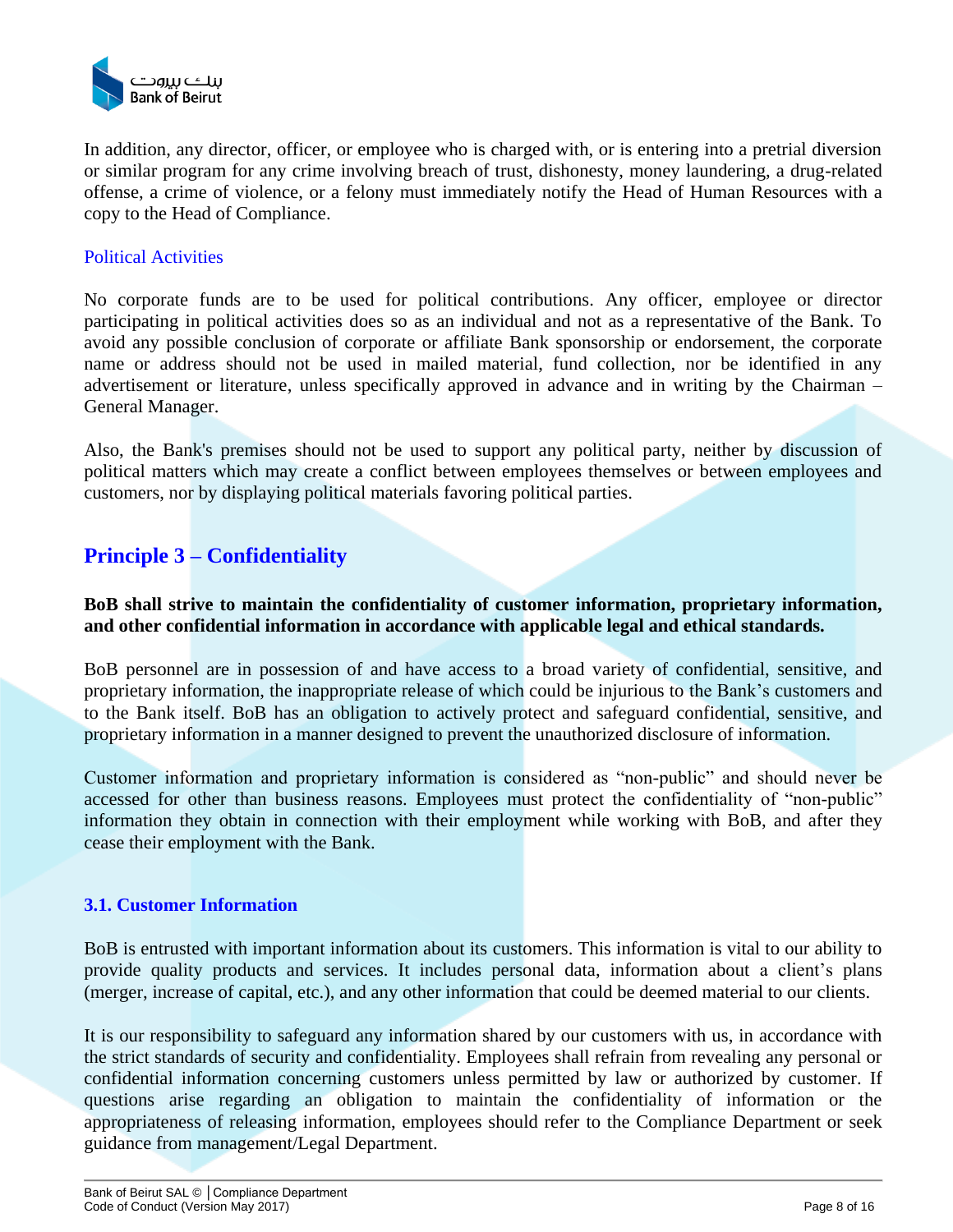

# <span id="page-8-0"></span>Information, ideas, systems, products, earnings projections, and other assets of BoB are important to the Bank's success. Information pertaining to BoB competitive position or business strategies, and information relating to negotiations with employees or third parties should be protected and shared only with employees having a need to know such information in order to perform their job responsibilities. Employees should exercise care to ensure that this information is carefully maintained and managed to preserve and protect its value.

# <span id="page-8-1"></span>**3.3. Personnel Information**

Personnel files, payroll information, disciplinary matters, and similar information shall be maintained in a manner designed to ensure confidentiality in accordance with the Bank's policies and procedures. Employees should exercise due care to prevent the release or sharing of information beyond those persons who may need such information to fulfill their job function on a need-to-know basis.

# <span id="page-8-2"></span>**3.4. Guidelines to Maintain Confidentiality**

Discussions of work in the presence of third parties whether outside the Bank or even in another department inside the Bank could lead to inadvertent disclosure of confidential information.

- Do not discuss confidential matters in lifts, corridors, or other shared facilities in BoB building;
- Avoid discussing confidential matters in public places such as taxis, restaurants, and other public places;
- If it is necessary to discuss office matters in public place, care should be taken to avoid mentioning any customer's name or other details which might reveal a client's identity or information about a particular transaction;
- Do not leave confidential documents lying unattended on your desk, particularly overnight or at lunch time;
- Preliminary draft documents not being retained should be placed in paper shredders;
- In the case of potentially sensitive transactions such as mergers and acquisitions, bid financings or unusually large financing commitments that have not been publicly disclosed, it is particularly important to take special precautions, which should include:
	- o Limiting the number of people with access to, and knowledge of, confidential information to an absolute minimum;
	- o Using code names or omitting the names and other identifying details from drafts and final versions of documents.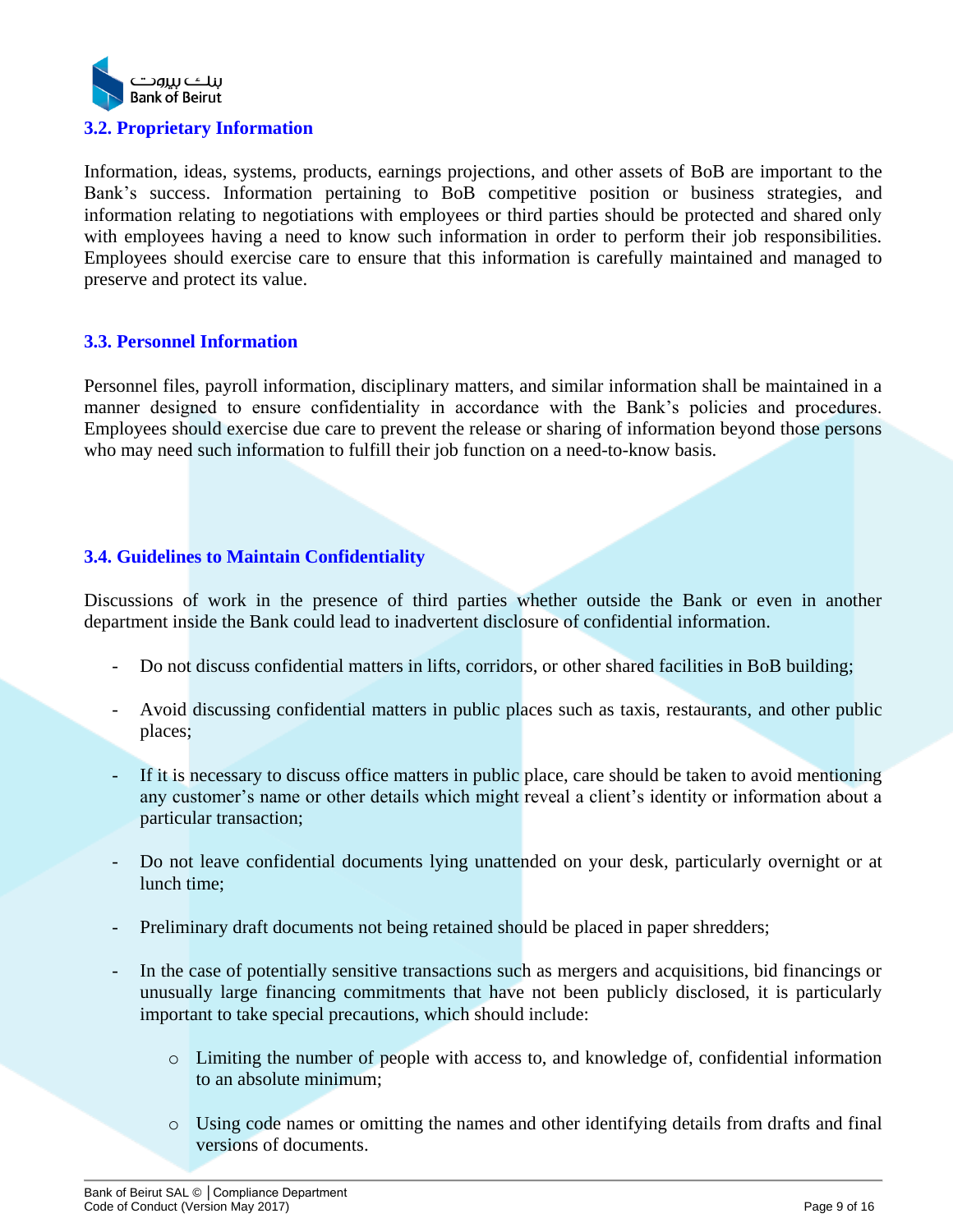

<span id="page-9-0"></span>"Chinese Walls" are information barriers implemented within firms to separate and isolate persons who make investment decisions from persons who are privy to undisclosed material information which may influence those decisions.

In addition to the general principles regarding confidentiality and the passing of confidential information outside the Bank, there are also important procedures governing the passing of information within BoB. These are often referred to as Chinese Walls which require sensitive information obtained by persons employed in one part of BoB to be withheld from persons in another part of the Bank.

Ordinary customer information should only be passed to another BoB employee, even in the same BoB group, on a need to know basis. On the other hand, other sensitive information is subject to significantly greater control. Such information must only be used for legitimate business purpose for which it was given, and must not under any circumstances be passed to anyone inside or outside BoB not directly concerned with that specific information nor retained.

# <span id="page-9-1"></span>**Principle 4 - Conflicts of Interest**

**Senior Management, officers, committee members and key employees owe a duty of undivided and unqualified loyalty to the Bank. Persons holding such positions may not use their positions to profit personally or to assist others in profiting in any way at the expense of the Bank.** 

All BoB personnel are expected to regulate their activities so as to avoid actual impropriety or the appearance of impropriety that might arise from the influence of those activities on business decisions of the Bank, or from disclosure or private use of business affairs or plans of the Bank. In connection with this Principle 4, any conflicts of interest must be disclosed.

## <span id="page-9-2"></span>**4.1. Outside Financial Interests**

While not all-inclusive, the following will serve as a guide to the types of activities by BoB personnel, or a family member of such person, that might cause conflicts of interest:

- Ownership in, management control or employment by any outside concern that does business with BoB. This does not apply to stock or other investments held in a publicly held corporation, provided the values of the stock or other investments are not significant. BoB may, following a review of the relevant facts, permit ownership interests if management concludes that such ownership interests will not adversely impact the Bank's business interest or the judgment of the covered person;
- Representation of BoB by BoB personnel in any transaction in which such personnel or a family member has a substantial personal interest;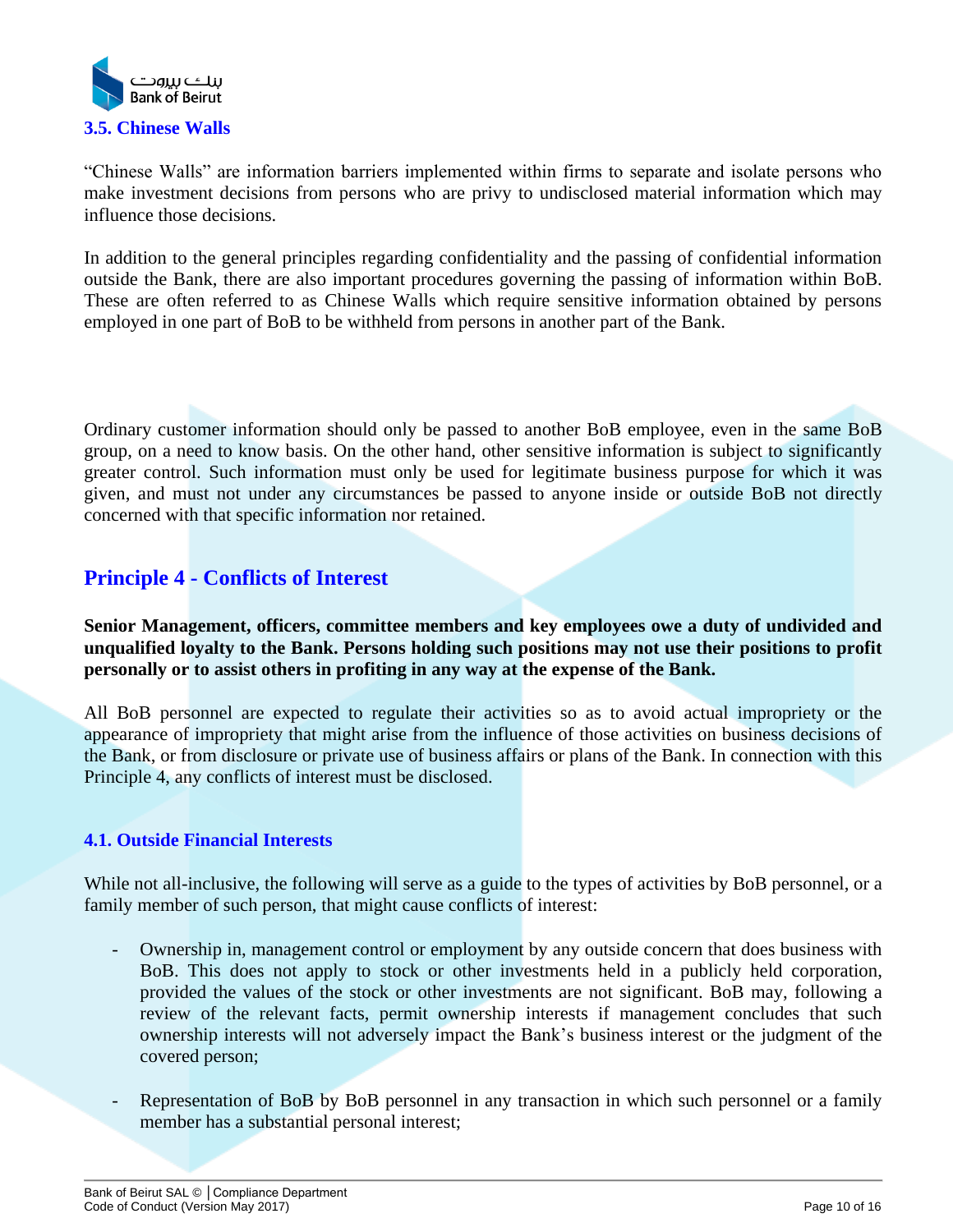

- Disclosure or use of confidential, special, or inside information of or about BoB, particularly for personal profit or advantage of the Bank's personnel.

# <span id="page-10-0"></span>**4.2. Services for Competitors and Vendors**

No BoB personnel shall perform work or render services for any competitor of the Bank or for any organization with which the Bank does business or that seeks to do business with the Bank outside of the normal course of his or her employment with the Bank without the written and prior approval of the Chairman – General Manager or the Head of Human Resources (copy of approval to the Head of Group Compliance and Head of Group Internal Audit).

Nor shall any such employee be a director, officer, or consultant of such an organization, nor permit his or her name to be used in any fashion that would tend to indicate a business connection with such organization without the written and prior approval of the Chairman – General Manager or the Head of Human Resources (copy of approval to the Head of Compliance).

## <span id="page-10-1"></span>**4.3. Participation on Boards of Directors**

- BoB personnel must obtain written approval from the Chairman General Manager prior to serving as a member of the Board of Directors of any organization whose interests may conflict with those of BoB. The Bank personnel who are asked, or seek to serve on the Board of Directors of any organization whose interest would not impact BoB (for example, civic [non-governmental], charitable, fraternal, and so forth) will not be required to obtain such approval, but he/she must disclose it;
- BoB retains the right to prohibit membership on any Board of Directors to any of its personnel if such membership might conflict with the best interests of the Bank;
- Questions regarding whether or not Board participation might present a conflict of interest should be discussed with the Chairman – General Manager.

## <span id="page-10-2"></span>**4.4. Honoraria**

BoB employees are, with the permission of their supervisors, encouraged to participate as faculty and speakers at educational programs and functions. Any honoraria or other payments shall be submitted to the Head of Human Resources for written approval.

## <span id="page-10-3"></span>**4.5. Requirement to Avoid Conflicts of Interest**

Employees should either avoid any conflict of interest or, where conflicts arise, employees should ensure fair treatment of BoB customers. This is accomplished by disclosure, internal rules of confidentiality or possibly by declining to act. In all cases, employees should not unfairly place the Bank's interests above those of the customers.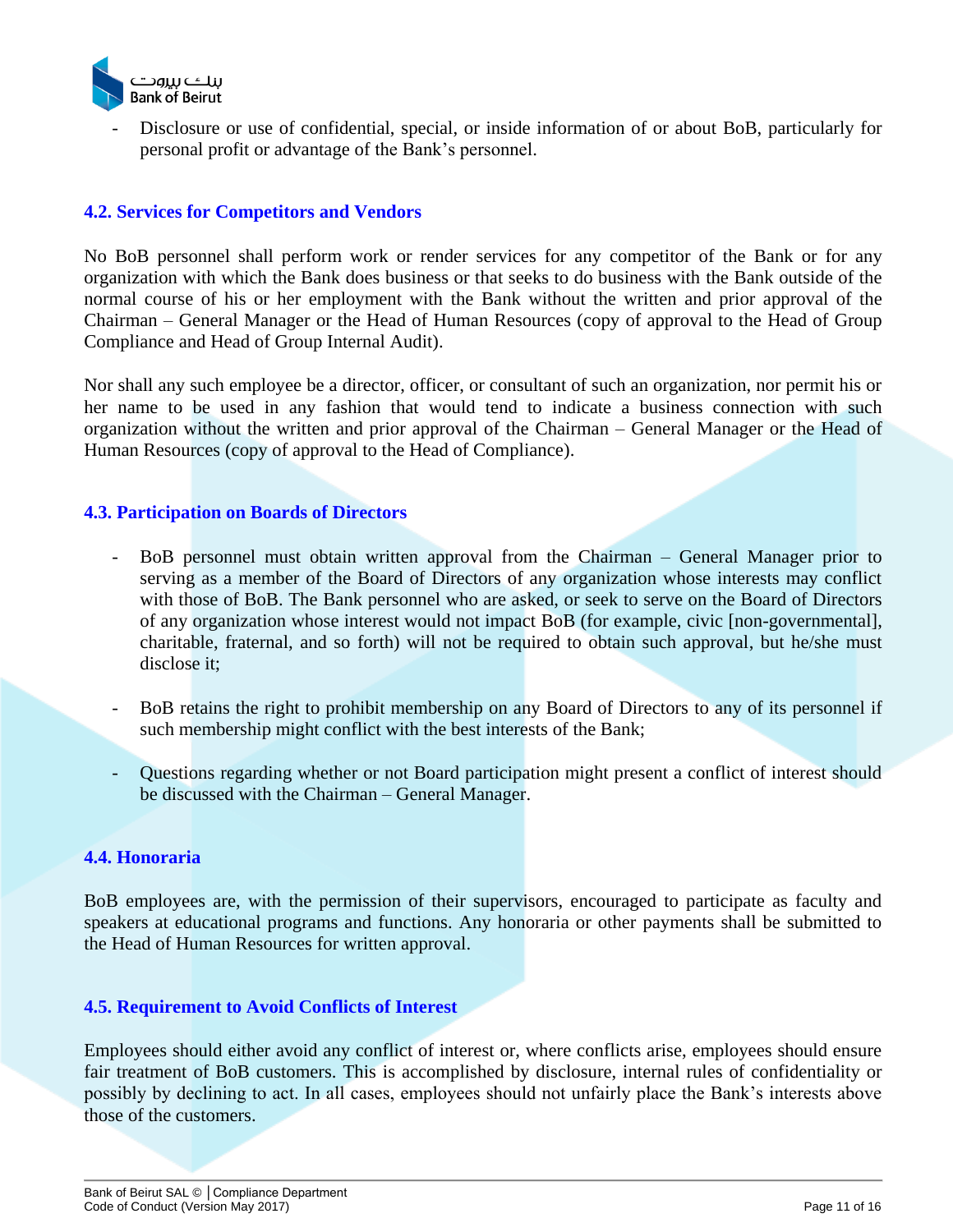

If a BoB employee is aware that a conflict of interest exists, the employee must take reasonable steps to ensure fair treatment to the customer. One way in which BoB could ensure fair treatment is to disclose the conflict, although such action would be determined by the nature of the customer relationship and thus be limited to specific circumstances. Another way in which BoB manages potential conflicts of interest is through Chinese Walls policy.

# <span id="page-11-0"></span>**4.6. Requirement to Disclose Material Interest**

If an employee is aware that BoB may have a material interest in the outcome of a transaction, other than obtaining its usual fee/commission, or that BoB has a conflict of interest in a proposed transaction, the employee should take steps to ensure fair treatment of customers. The following is some examples of what constitutes a material interest.

If BoB is writing a research report on a company and BoB has a significant trading position or a strategic shareholding interest in that company, BoB may be said to have a material interest in the publication of the report.

If a BoB employee personally is a shareholder or has some other interest in a company and a BoB customer is considering entering into a transaction with respect to that company, the Bank's employee may be deemed to have material interest in the transaction.

If a BoB employee has a material interest in relation to a proposed transaction, and if he/she is aware of such interest, the employee must take reasonable steps to ensure fair treatment to the customer involved or is part of the transaction. One way in which BoB could ensure fair treatment is to disclose the material interest.

# <span id="page-11-1"></span>**Principle 5 - Business Relationships**

**Business transactions with vendors, contractors, and other third parties shall be transacted free from offers or solicitation of gifts and favors or other improper inducements in exchange for influence or assistance in a transaction.**

The Standards set forth below are intended to guide key employees in determining the appropriateness of the listed activities or behaviors within the context of BoB business relationships, including relationships with vendors, providers, subcontractors and government entities. It is the intent of BoB that this policy be construed broadly to avoid even the appearance of improper activity.

If there is any doubt or concern about whether specific conduct or activities are ethical or otherwise appropriate, you should contact the Compliance Officer or a member of the Compliance Committee.

# <span id="page-11-2"></span>**5.1. Gifts and Gratuities**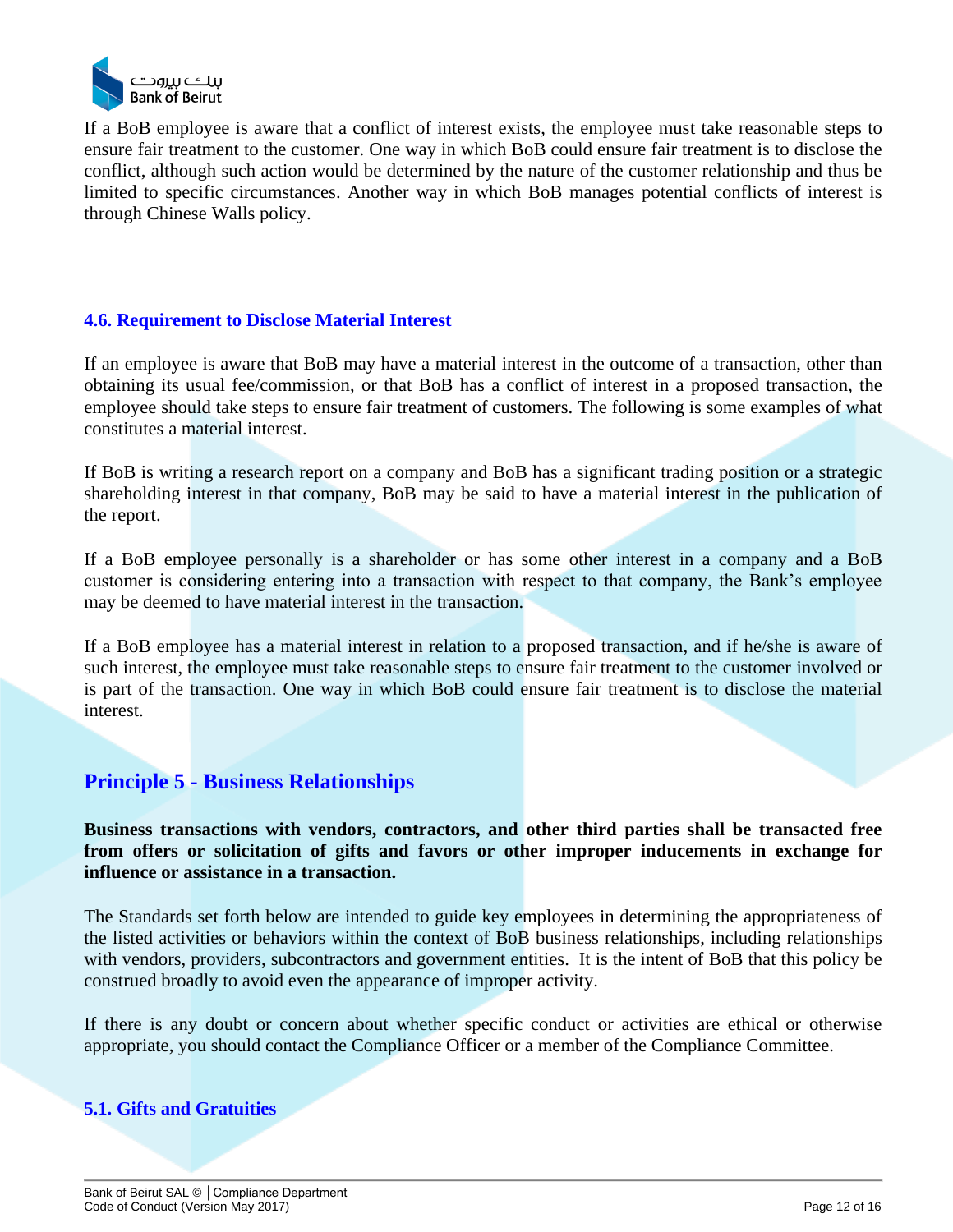

It is the Bank's desire to at all times preserve and protect its reputation and to avoid the appearance of impropriety.

- Gifts from Customers: Employees are prohibited from soliciting tips, personal gratuities, or gifts from customers, and from accepting monetary tips or gratuities. Employees may accept gratuities and gifts of a nominal value (i.e., less than \$100) from customers. If a customer wishes to present a monetary gift, he or she should be referred to the employee's supervisor and/or to the Head of Human Resources.
- Gifts Influencing Decision-Making: Employees shall not accept gifts, favors, services, entertainment, or other things of value to the extent that decision-making or actions affecting BoB might be influenced. Similarly, the offer or giving of money, services, or other things of value with the expectation of influencing the judgment or decision-making process of any purchaser, supplier, customer, government official or other person by BoB is absolutely prohibited. Any such conduct must be reported immediately to the Head of Human Resources with copy to the Head of Group Compliance and Head of Group Internal Audit.
- Gifts from Existing Vendors: Employees may retain gifts from a vendor if the gifts have only a nominal value (i.e., less than \$100). If the value of the gift exceeds \$100, then the gift must be reported to the Bank's Head of Human Resources with a copy to the Head of Group Compliance and Head of Group Internal Audit. If an employee has any concern whether a gift should be accepted, the employee should consult with his or her supervisor. To the extent possible, these gifts should be shared with the employees' co-workers. Employees shall not accept excessive gifts, meals, expensive entertainment, or other offers of goods or services that have more than a nominal value, nor may they accept gifts from vendors, suppliers, contractors or other persons unless approved by the Head of Human Resources.
- Vendor-Sponsored Entertainment: At a vendor's invitation, an employee may accept meals or refreshments at the vendor's expense. Occasional attendance at a local theater or sporting event, or similar entertainment at vendor expense may also be acceptable. In most circumstances, a regular business representative of the vendor should be in attendance with the employee. Nothing in this policy shall prohibit a department manager from establishing stricter rules relating to the acceptance of gifts, gratuities, or other things of value from vendors.

## <span id="page-12-0"></span>**5.2. Workshops, Seminars, and Training Sessions**

Attendance at local, vendor-sponsored workshops, seminars, and training sessions is permitted. Attendance, at vendor expense, at out-of-town seminars, workshops, and training sessions is permitted only with the approval of an employee's supervisor and Human Resources.

#### <span id="page-12-1"></span>**5.3. Business Inducements**

BoB employees shall not seek to gain any advantage through the improper use of payments, business courtesies, or other inducements. Offering, giving, soliciting, or receiving any form of bribe or other improper payment is prohibited.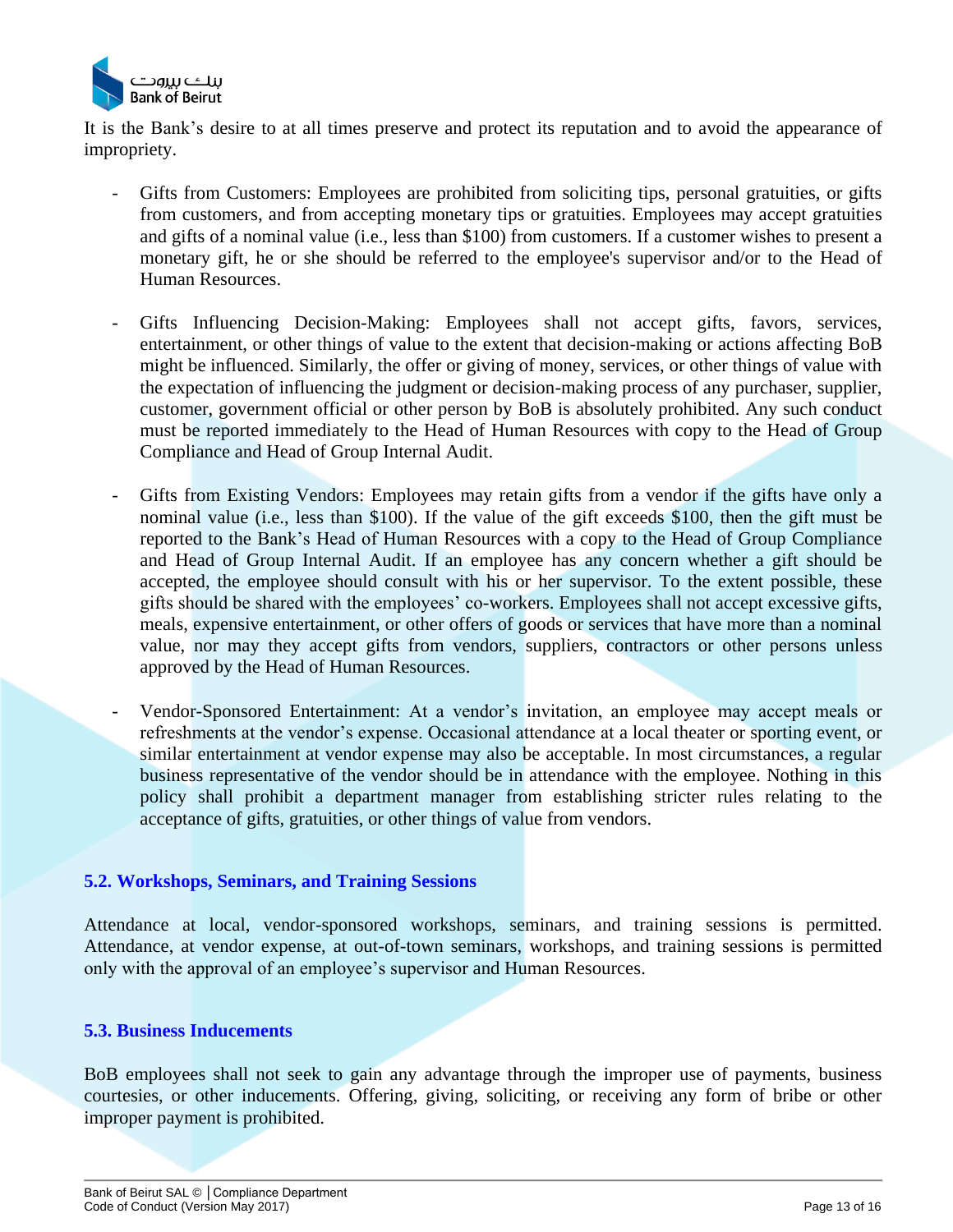

In addition, authorized employees may provide gifts, entertainment and meals of nominal value to BoB customers, current and prospective business partners and other persons when such activities have a legitimate business purpose, are reasonable, and consistent with all applicable laws.

# <span id="page-13-0"></span>**Principle 6 - Protection of the Bank's Assets**

# **All employees will strive to preserve and protect the Bank's assets by making prudent and effective use of BoB resources and properly and accurately reporting their financial condition.**

The Standards set forth below are intended to guide key employees by articulating BoB expectations as they relate to activities or behaviors that may impact the Bank's financial health or that reflect a reasonable and appropriate use of the assets.

# <span id="page-13-1"></span>**6.1. Internal Control**

BoB has established control standards and procedures to ensure that assets are protected and properly used and that all records and reports kept in the course of the Bank's business are accurate and reliable. All employees share the responsibility for maintaining and complying with required internal controls.

# <span id="page-13-2"></span>**6.2. Financial Transactions and Reporting**

All of BoB business transactions shall be carried out in accordance with management's general or specific directives. All of the Bank's books and records shall be kept in accordance with generally accepted accounting standards, except where statutory standards are applicable. All transactions and assets shall be completely and accurately recorded on the Bank's books and records on a consistent basis.

No payment shall be approved, made or requested with the intention or understanding that it will be used for any other purpose other than that described in the supporting documentation of the payment.

All financial reports, accounting records, reports, expense accounts, timesheets and other documents must accurately and clearly represent the relevant facts or the true nature of a transaction. Improper or fraudulent accounting, documentation, or financial reporting is contrary to the policy of BoB and may be in violation of applicable laws.

## <span id="page-13-3"></span>**6.3. Accuracy, Retention and Disposal of Documents and Records**

Employees are responsible for the integrity and accuracy of BoB documents and records, not only to comply with legal and regulatory requirements, but also to ensure that records are available to defend BoB business practices and actions. No one may alter or falsify information on any record or documents. Business records shall be maintained, retained, and destroyed in accordance with applicable law and the Bank's policies and procedures.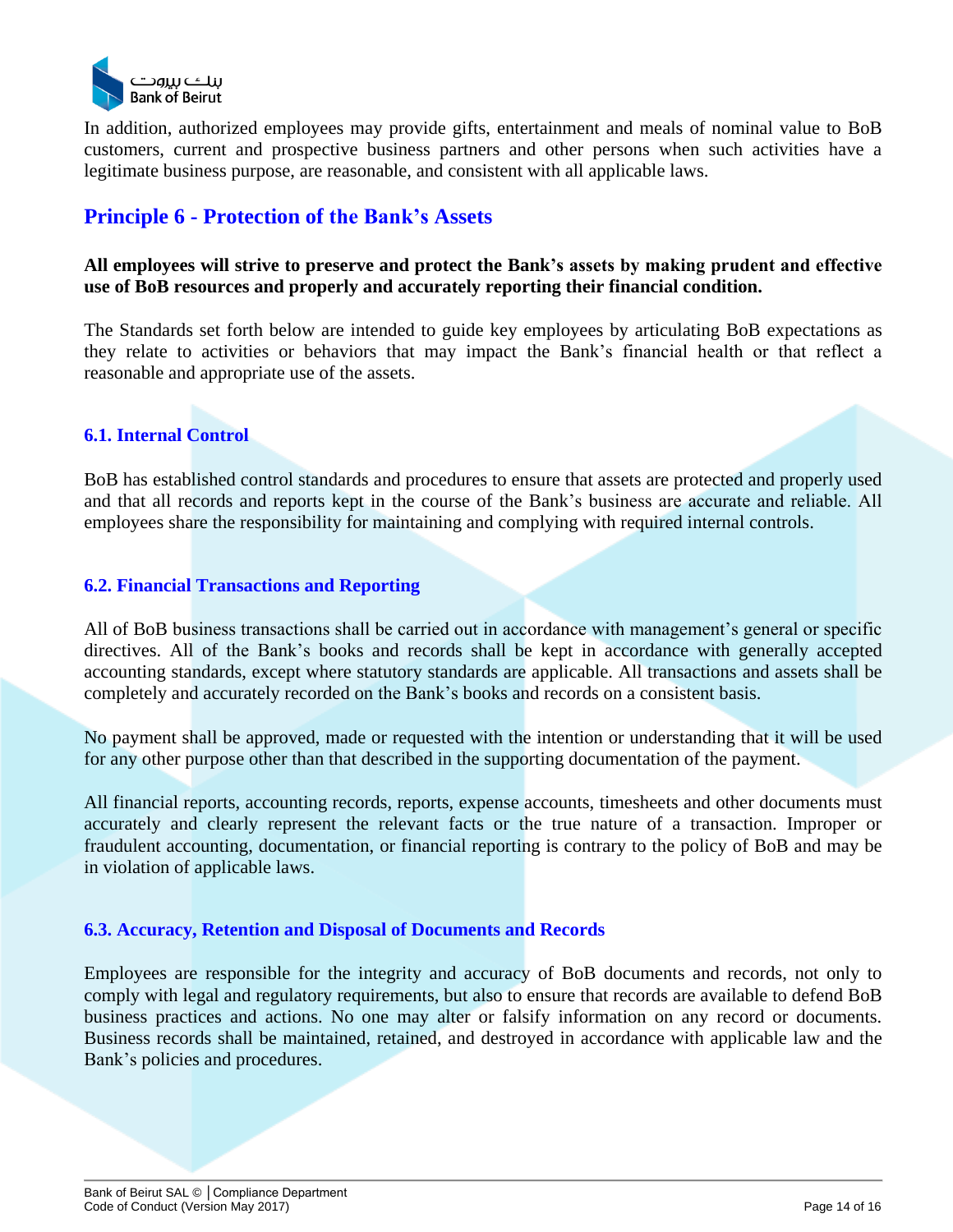

<span id="page-14-0"></span>All BoB communications systems, electronic mail, Internet access, facsimile, telephone service or voice mail are the property of the Bank and are to be used primarily for business purposes. Limited, reasonable personal use of the Bank's communications systems is permitted; however, you should assume that such communications are not private. Customers' information should not be sent by any method for which security and confidentiality cannot be ensured.

Subject to any applicable laws and the Bank's policies and procedures, BoB reserves the right to periodically access, monitor and disclose the contents of its communications systems. BoB employees may not use the Bank's communications systems or access to the Internet at work to post, store, transmit, download, or distribute any threatening, knowingly, reckless or maliciously false, or obscene materials.

Additionally, BoB communications systems may not be used to send chain letters, personal broadcast messages or copyrighted materials that are not authorized for reproduction. They are not to be used for job searches.

Employees who misuse the Bank's communications systems or use them excessively for non-business purposes may loose these privileges and be subject to disciplinary action in accordance with the Bank's corrective action policy, up to and including termination.

## <span id="page-14-1"></span>**6.5. Travel and Entertainment**

Travel and entertainment expenses should be consistent with the employees' job responsibility and the organization's needs and resources. It is the Bank's policy that an employee should not suffer a financial loss or a financial gain as a result of business travel and entertainment. Employees are expected to exercise reasonable judgment in the use of BoB assets and to spend the Bank's assets as carefully as they would spend their own.

## <span id="page-14-2"></span>**6.6. Use of Corporate Assets**

All employees are expected to refrain from converting BoB assets to personal use. All property and business of the Bank shall be conducted in the manner designed to further BoB interest rather than the personal interest of an individual employee. Employees are prohibited from the unauthorized use or taking of the Bank's equipment, supplies, materials or services. Prior to engaging in any activity on BoB time that will result in remuneration to the employee or the use of the Bank's equipment, supplies, materials, or services for personal or non-work-related purposes, employees shall obtain the approval of the Head of Human Resources (with a copy of approval to the Head of Group Compliance and Head of Group Internal Audit).

## <span id="page-14-3"></span>**6.7. Respect the Community and the Environment**